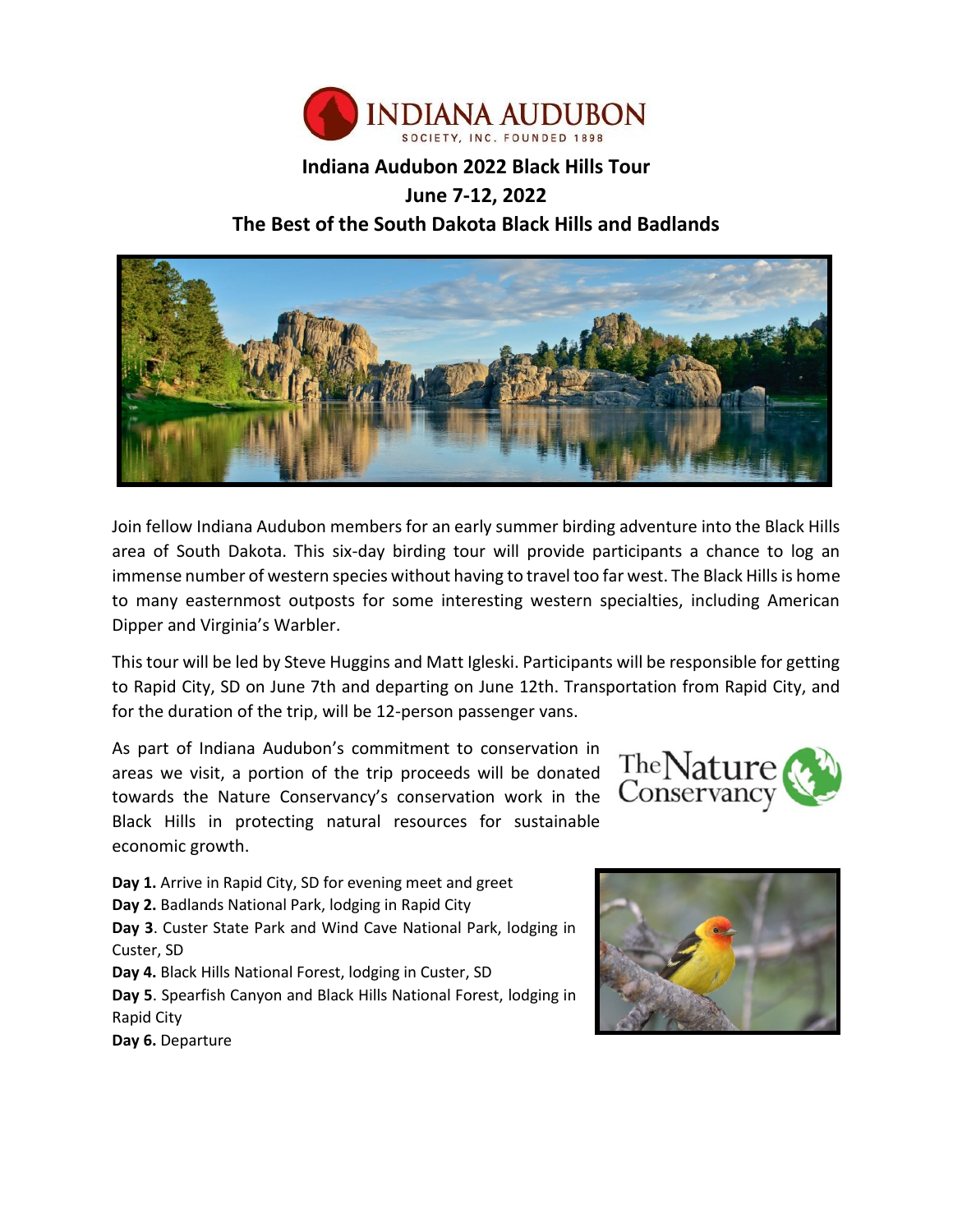#### **Detailed Itinerary**

**Day 1 (June 7):** Participants fly into Rapid City, SD and meet at the hotel by evening. Optional birding to nearby locations for early arrivals. Gather for an orientation that evening in the hotel. Stay the night in Rapid City.

*Day 2 (June 8):* For the first day of birding, we will head east to drive through Badlands National Park. Possible species include Burrowing Owl, Horned Lark, Lark Bunting, Mountain Bluebird, Swainson's Hawk, Ferruginous Hawk, Northern Harrier, Loggerhead Shrike, Rock Wren, as well as a few large Bank Swallow colonies. Prairie Falcons are also possible, but uncommon. On the way back to Rapid City we will stop to look for Yellow-headed Blackbird, Eared Grebe, Wilson's Phalarope, Willet, Marbled Godwit, and other shorebirds and waterfowl. Stay the night in Rapid City.



*Day 3 (June 9):* After an early checkout, we will head towards Custer State Park. We will make a few stops in the higher elevation Sylvan

Lake region, and for brief views of Mt. Rushmore (we don't intend to enter the actual memorial park). This leg of the trip will include sections of the famed Needles Highway and it's amazing, scenic views. This sub-alpine area hosts Red Crossbills, Cassin's Finch, and Red-naped Sapsucker. We will make our way to the Custer State Park Visitor Center and drive the Wildlife Loop in the park. Lunch in Custer.

After lunch, we will travel through Custer State Park to Wind Cave. Wind Cave contains mixed-grass prairie, with scattered pine groves, pine forest, deciduous shrubbery and thickets. Recent sightings will help determine which areas to target. Target species will include Upland Sandpiper, Blackbilled Magpie, Western Meadowlark, Burrowing Owl, and Mountain Bluebird. Check into the hotel and dinner in Custer.



Optional: Nocturnal birding for Common Poorwill after dinner.

*Day 4 (June 10):* An early start will give us plenty of time to visit Hell Canyon. Hell Canyon will provide an immense selection of western specialties in one long, but doable hike. This rugged canyon system is characterized by sedimentary outcroppings of sandstone, dolomite, gypsum, some shale and limestone. A few of the birds being sought will be White-throated Swift, Broadtailed Hummingbird, Western Wood-Pewee, Cordilleran Flycatcher, Clark's Nutcracker, Canyon Wren, Townsend's Solitaire, and MacGillivray's Warbler. After lunch, the group will drive to Elk Mountain to search for the elusive Lewis's Woodpecker. Additional birds seen may be Western Meadowlark, Rock Wren, and Say's Phoebe. Afterwards, we will explore the dry pine-junipershrub habitat of the black hills—a limited habitat type in South Dakota. This terrain is structurally similar to pinyon-juniper habitats of the southwestern United States and contains an interesting assemblage of birds, including the most northeastern breeding population of Virginia's Warblers.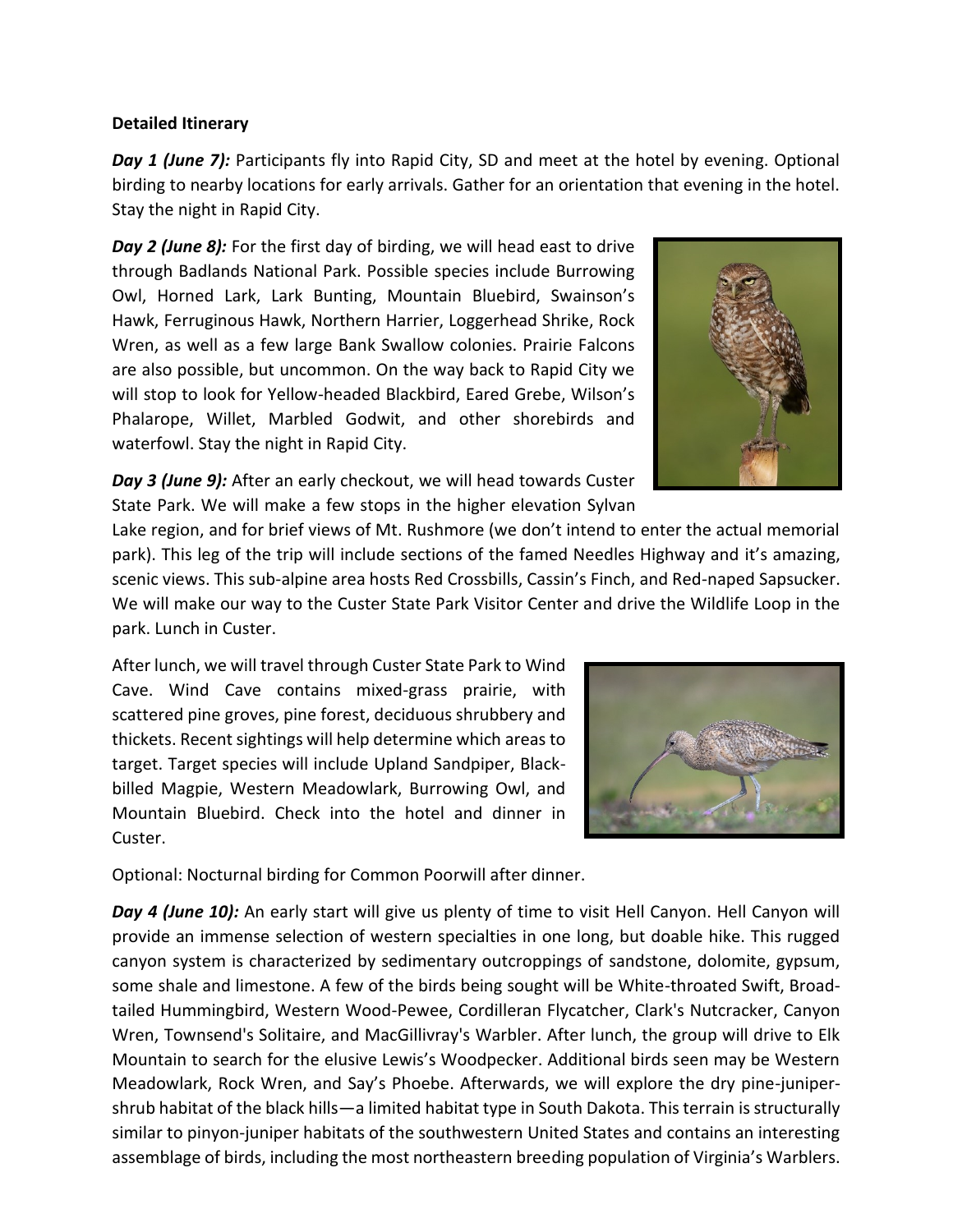Other birds we may find include Dusky Flycatcher, Violet-green Swallow, Pinyon Jay, Plumbeous Vireo, Yellow-rumped (Audubon's) Warbler, and Western Tanager.

Dinner at the famed State Game Lodge in the state park.

*Day 5 (June 11):* After an early morning checkout, the group will head north to the spectacular Spearfish Canyon with a few stops along the way. Steep limestone cliffs define the canyon. Ponderosa pine and white spruce line the draws, and riparian shrubs and deciduous trees edge Spearfish Creek. This is the best site for American Dipper, and the trail along the scenic waterfalls can be a great location to find



Townsend's Solitaire, Western Tanager, Dark-eyed Junco (White-winged), Pacific Wren, Rubycrowned Kinglet, and Swainson's Thrush. We will also target Black-backed Woodpecker and American Three-toed Woodpecker based on recent sightings. Lunch will be in Spearfish. We will then take our time heading back towards Rapid City for the night. Stops on this leg will target species we may have missed during the rest of the trip.

*Day 6 (June 12):* Wake up and fly out.

#### **Included with the Tour:**

- IAS guides coordinating trip logistics before and during the tour
- Van transportation during the entirety of the trip
- 5 nights lodging
- All breakfast and dinners beginning on Day 2, through Day 6 (no dinner on day 6)
- All entrance fees to reserves, state parks, and national parks
- Standard meal tips for restaurant wait staff

## **Not included with the Tour:**

- Airfare to and from Rapid City
- Tips for hotel staff and guides
- Medical expenses, prescription drugs and other items of personal use.
- Alcoholic beverages, cigarettes, and anything else not listed on the menus of restaurants
- Lunch and snacks and dinner on Day 1
- Health and/or trip insurance
- Laundry service
- Souvenirs
- Any other expense not listed as included above

Trip limit is 10 participants max. Prices are based on double occupancy.

**\$1,489.00 per person IAS Member. \$1,549.00 per person non-IAS Member. Single Supplement: \$350**

*\$75 surcharge for credit card payments*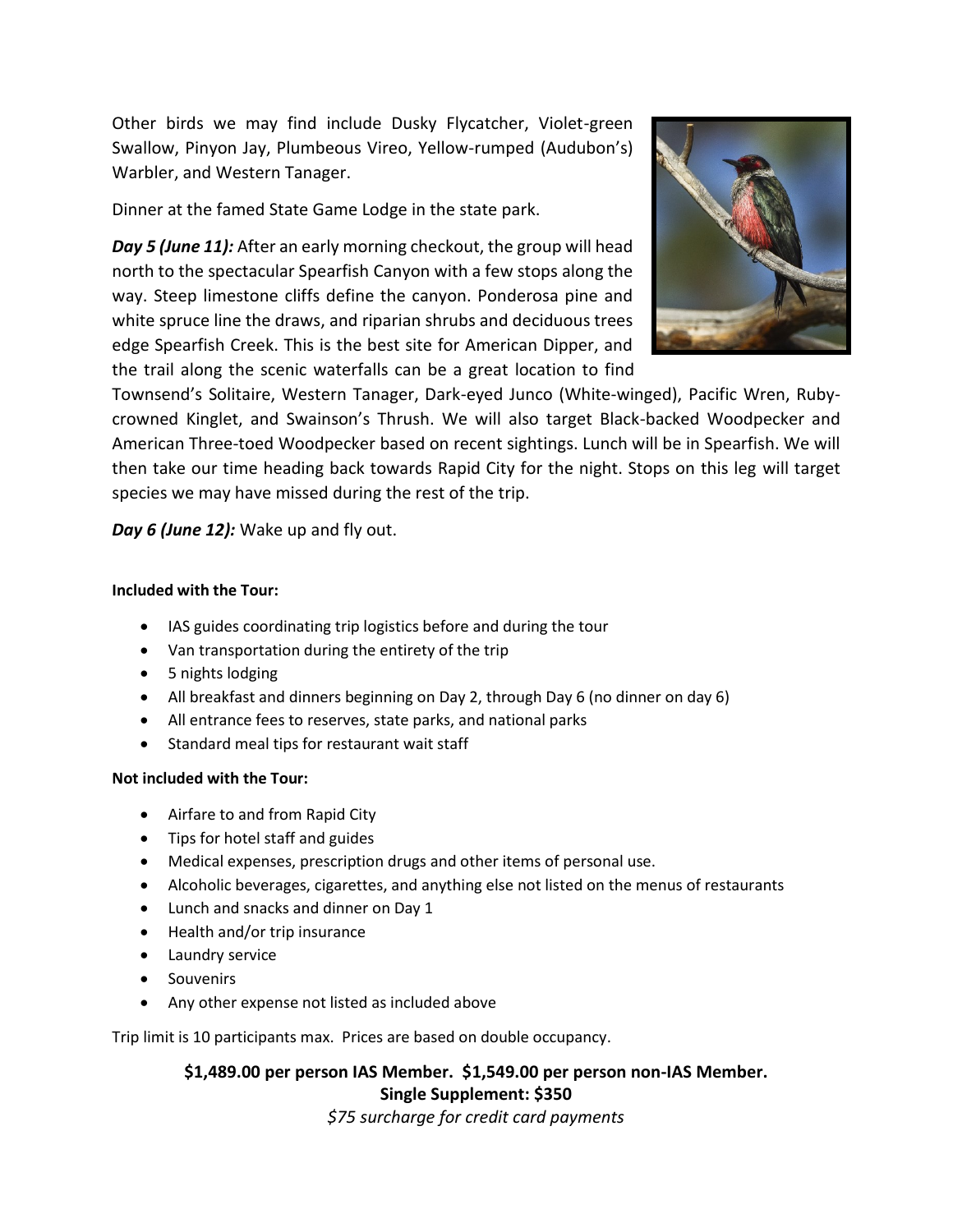

## **INDIANA AUDUBON TERMS AND CONDITIONS**

We believe it is best to begin with a clear written understanding of our respective responsibilities and obligations. Please read the entire document and select "I/we have read and understood these terms and conditions" to continue with the booking process. If you prefer, you can request a paper booking form, fill it out, sign it, and return it by fax or mail. We will not consider your booking confirmed until we receive both your completed booking form and your deposit (or full payment for late bookings). If you have any questions, please feel free to contact us by e-mail at bbumgardner@indianaaudubon.org or by phone at (219)-928-6905 (US & Canada) INDIANA AUDUBON SOCIETY undertakes to create a trip itinerary, to provide a trip leader to guide expeditions, and to arrange for all travel services and accommodation. INDIANA AUDUBON SOCIETY reserves the right to substitute other suppliers of arranged services, and to alter the itinerary when deemed necessary or advisable. The passage contract used by the airline shall constitute the trip participant's sole contract regarding international air travel and is not a contract with INDIANA AUDUBON SOCIETY.

#### TRIP PRICE

The price of the trip includes all accommodation, ground transport as required by the itinerary, tour materials and the service(s) of a leader, entrance fees to parks and reserves mentioned on the itinerary, as well as meals as indicated on the final itinerary. Exclusions to prices are noted on your itinerary or are designated as optional activities. The price represents a complete package; itemization of individual costs is not available. Not included are flights between your home and the tour's starting and ending destinations. Travel expenses such as departure taxes, passports, visas, immunizations, insurance, medical costs, evacuation, optional excursions, room service, minibar, laundry, excess baggage, telephone calls and expenses of a purely personal nature are not included. Any expenses arising from the delay, disruption or extension of a trip due to causes beyond INDIANA AUDUBON SOCIETY'S control are not included. Tips to the Indiana Audubon Society tour leader are not included. If you have questions about what is or is not included in your tour, please do not hesitate to contact us. A special note on trip reports: Our guides write trip reports for many of the tours, but due to time constraints, busy schedules, and other reasons, a trip report cannot be produced for every tour. Indiana Audubon Society cannot guarantee that a trip report will be written for any tour.

#### TRIP PRICE INCREASE

Due to a variety of possible circumstances beyond our control, the total trip cost is subject to change, although this is only as a last resort. Participants will be notified if any changes to the trip cost will be incurred. INDIANA AUDUBON SOCIETY tries its best to anticipate the rising costs of service in every country it operates, but when unexpected increases occur we will reserve the right to increase our price by 10% of the tour price. If greater increases are necessary, participants will be allowed to withdraw from the tour without cancellation penalty. If you wish to avoid the cost of a single room (single supplement), we will attempt to find a roommate for you, but please be aware that this is not always possible, and if we are unable to find a suitable roommate for you, you will be required to pay the single supplement. Please note rooming preferences will be honored to the best of our ability, but not guaranteed. In some locations, such as remote field stations or very small lodges, single rooms may not be available, and sharing arrangements need to be accommodated. Whenever INDIANA AUDUBON SOCIETY is aware of these situations, participants will always be informed prior to booking. When unexpected sharing must occur (particularly in remote locations where communication is difficult) the lack of availability at a particular hotel or lodge is usually not notified to us in advance and is only discovered on arrival.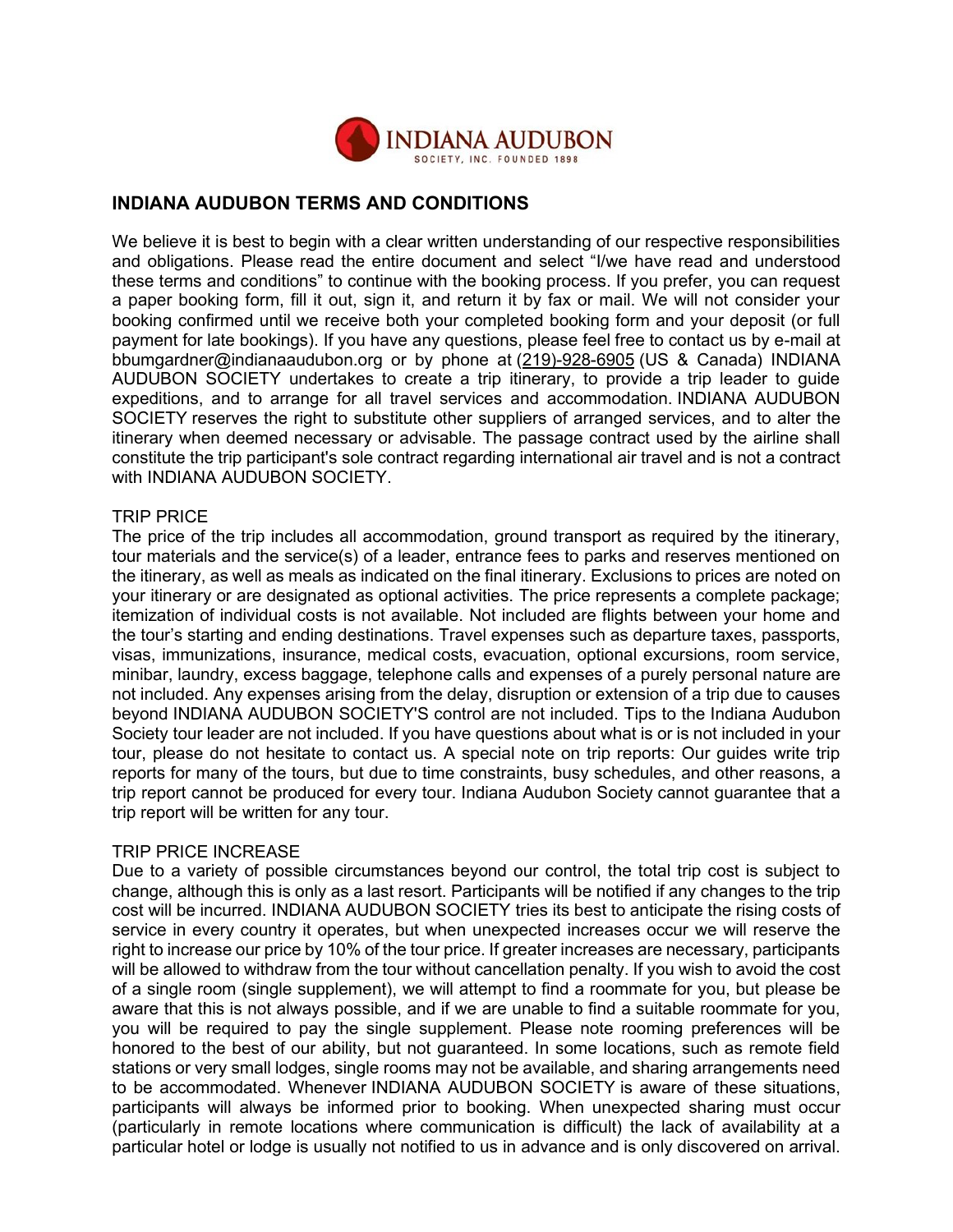Under these circumstances, your leader(s) will do their best to accommodate the group's preferences.

#### RESERVATIONS and PAYMENTS

To secure your reservation, we require a deposit as well as the signing of the booking form including the assumption of risk and liability release, either electronically or handwritten on a paper form. DEPOSITS ARE NON-REFUNDABLE IF YOU DECIDE TO CANCEL YOUR TOUR. If INDIANA AUDUBON SOCIETY cancels a tour, deposits are almost always refundable; please refer to the section on CANCELLATIONS below. INDIANA AUDUBON SOCIETY reserves the right to refuse or decline bookings for any reason whatsoever, at its sole discretion. A booking is accepted only from the date that INDIANA AUDUBON SOCIETY has confirmed acceptance in writing and received your booking form and payment. Only at this point does the contract between the participant and INDIANA AUDUBON SOCIETY come into existence. If payments are not received according to the payment schedule outlined in the invoice, INDIANA AUDUBON SOCIETY reserves the right to treat these bookings as canceled and charge cancellation fees as outlined in this booking form. For tours to all international destinations, the full balance is due 90 days prior to the starting date of the tour. Payments for bookings made less than 90 days prior to departure are due in full at the time of booking. We accept payments by check, bank draft, or bank-to-bank (wire) transfer. Credit cards payments may require additional credit card processing fees and must be paid by participant if this is the preferred method of payment. All checks must be in US dollars and drawn on a US bank. For payments by wire transfer, you must instruct your bank to cover all bank charges involved in sending the wire. In many instances, an intermediary bank will deduct additional charges, which are deducted from the total that is transmitted to our account. If this is a small amount (US\$25 or less), we will absorb it, but if the charges are more than US\$25, INDIANA AUDUBON SOCIETY will invoice you for the charges.

## **INSURANCE**

All trip participants are responsible for their own personal travel insurance to cover accident, medical expense, evacuation, repatriation, and loss of effects. We suggest you check your health policy to determine if it provides any overseas coverage (most do not). In addition, we strongly recommend trip cancellation/interruption coverage. We cannot stress how important this is to protect your investment. Please note that most traveler insurance companies require policies to be purchased within a short period following booking, depending on the insurer, so bear this in mind when booking and applying for travel insurance.

## CHANGE OF ITINERARY or LEADER

INDIANA AUDUBON SOCIETY reserves the right to make tour changes if the need should arise due to unforeseen circumstances or for safety reasons. If the trip leader/guide determines it is best to deviate from the activities described in the trip program, he/she will make reasonable efforts to substitute an activity of comparable interest and satisfaction to the trip participants. If significant changes are necessary prior to the start of any tour, participants will be informed. If a change of itinerary or operation mode is imposed upon us for any reason, such as airline strikes, weather or political unrest, the additional costs, whatever these may be, shall be the participants' responsibility. Finally, INDIANA AUDUBON SOCIETY reserves the right to reassign or substitute any of its leaders to any tour.

#### GROUP SIZE

A suitable maximum group size to enjoy a tour will depend very much upon the location and type of habitats visited. The tour pages on the Indiana Audubon Society website state the maximum group size for each tour, or you may contact us and ask. All but a very few of our tours are limited to 8-12 participants and one leader. When there are more than 12 participants a second leader will be provided at no additional charge.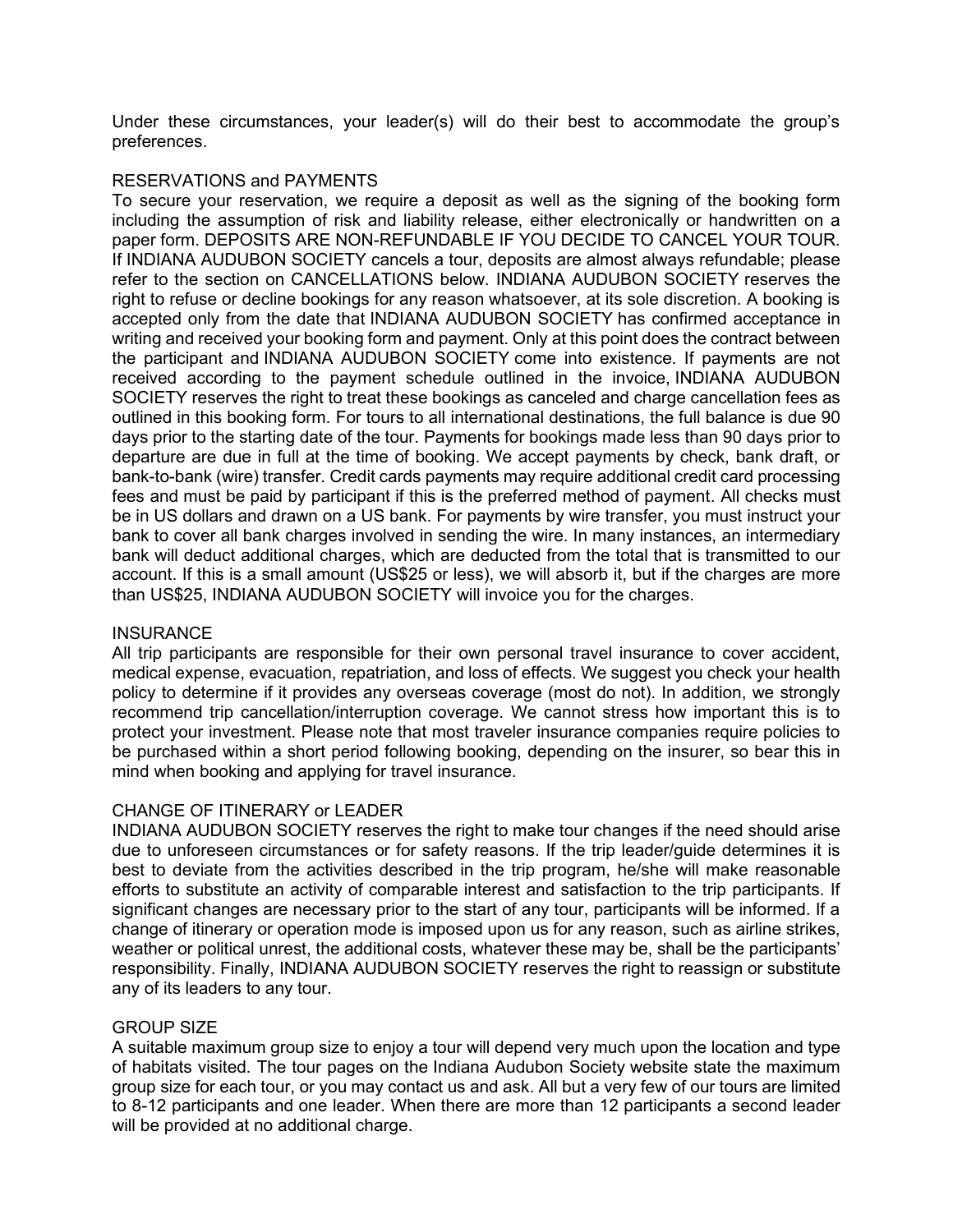#### MEDICAL CARE

All applicants with medical problems that could interfere or limit participation in the tour, or with communicable diseases, are required to make them known to us. The trip leader/guide has the right to disqualify anyone at any time from certain activities, if he/she has reason to believe that the person is not capable of safely participating in the activity. INDIANA AUDUBON SOCIETY makes no representation that there will be a doctor on any trip, and we assume no liability whatsoever regarding provision of medical care. If a participant is injured or becomes ill, INDIANA AUDUBON SOCIETY or the trip leader/guide may, at the participant's cost, arrange medical evacuation or other emergency services.

#### RESTRICTIONS AND PARTICIPATION

Our tours do not normally entail very strenuous activity but, if this cannot be avoided, it will be made clear in the tour details. Nevertheless, participants must be able to complete moderate walks of several miles a day, sometimes on uneven or slippery surfaces, to participate fully in the activities of the tour. To cater for the needs of all clients, our tours sometimes involve long days in the field and traveling long distances.

#### AUTHORITY OF TRIP LEADER/GUIDE

Please let the trip leader/guide know of any problems or dissatisfaction; he/she will usually be able to remedy the situation. If a schedule change is necessary, he/she will ordinarily consult with trip participants. However, on matters relating to the safety and proper conduct of the trip, the leader's decision is final. INDIANA AUDUBON SOCIETY accepts no responsibility for a participant who breaks the laws or regulations of any country visited, who is judged detrimental to the safety or welfare of others on the trip, or whose behavior impedes the operation of the trip or the rights, welfare or enjoyment of other trip participants. Such a person may be asked to leave the trip and INDIANA AUDUBON SOCIETY shall not be liable for any additional expenses incurred by a person excluded from further participation on a trip, including, but not limited to, ground costs and airfares.

## TRAVELER'S RESPONSIBILITY

Trip participants' responsibilities include: selecting a trip appropriate to their interests and abilities; determining that destinations and activities are appropriate for them; determining that they are in sufficient health and fitness to undertake the trip and activities along the way; acquiring necessary passports, visas and immunizations; securing adequate insurance coverage; bringing appropriate clothing and equipment; passing through customs. Participants are responsible for the fate of all personal belongings they choose to bring on the trip.

## DOCUMENTATION

For tours outside of your country of citizenship, a passport valid for six months after the date of completion of your international travel is required for all trips. Many countries require foreign visitors to obtain a visa before they can enter the country. It is the responsibility of the traveler to determine their visa requirements for all destinations and countries visited within a tour, though INDIANA AUDUBON SOCIETY can help you with this upon request.

#### CANCELLATION BY TRAVELER

We require written notice of cancellation (email or fax), which is effective upon receipt by us. If you need to cancel your booking, you must inform us immediately via email or fax and we will confirm your cancellation. Based on the date that we acknowledge your cancellation notice, cancellation fees will apply per person. This policy and fee schedule also applies to pre-trip and post-trip extensions as well as any transfers from one tour extension to another. For cancellations of all other tours received 90 days or more prior to the first day of the tour, your cancellation fee will be your deposit. For cancellations of all other tours received 89 days or less prior to the first day of the tour, your cancellation fee will be the full cost of the tour. Please note that bank charges